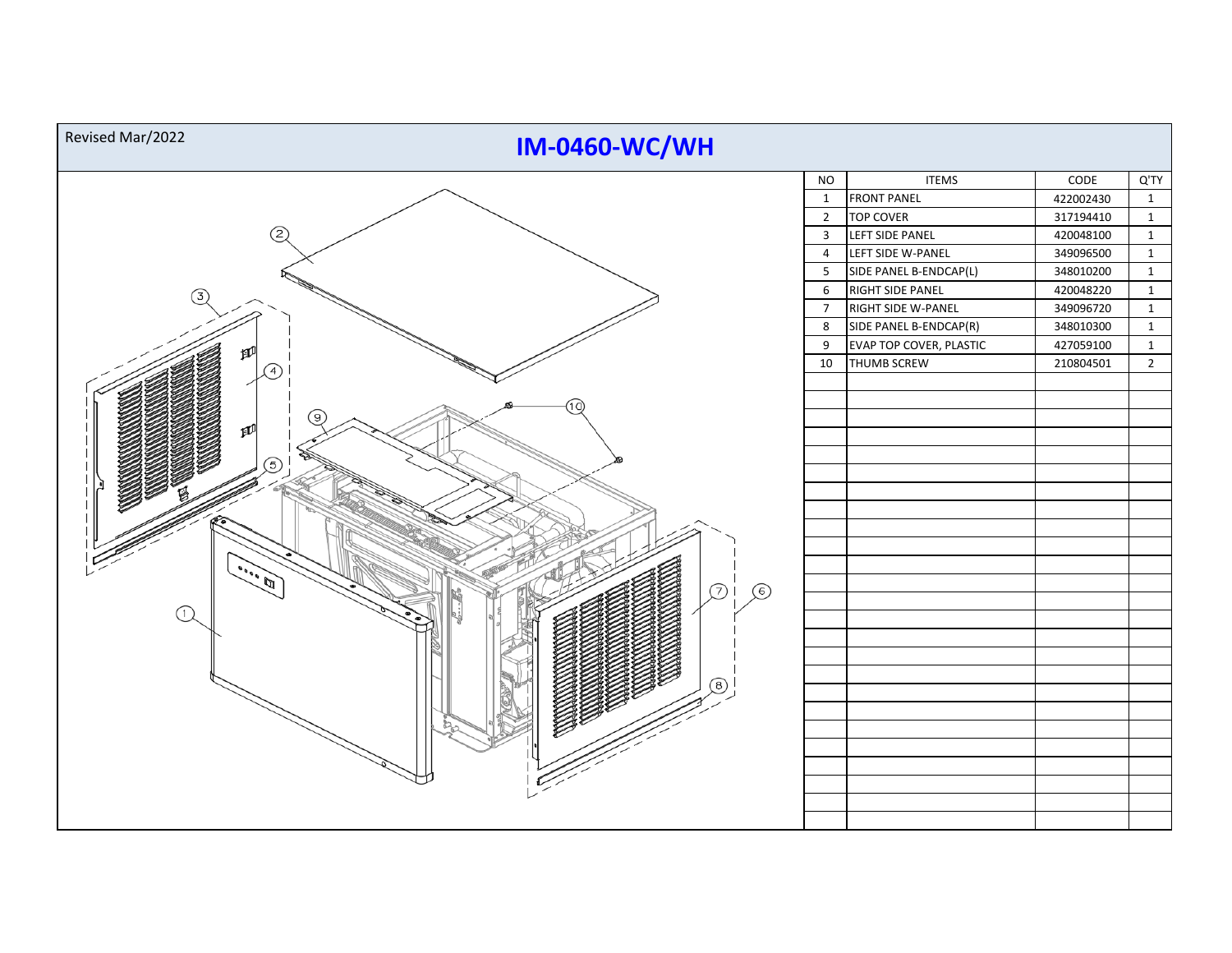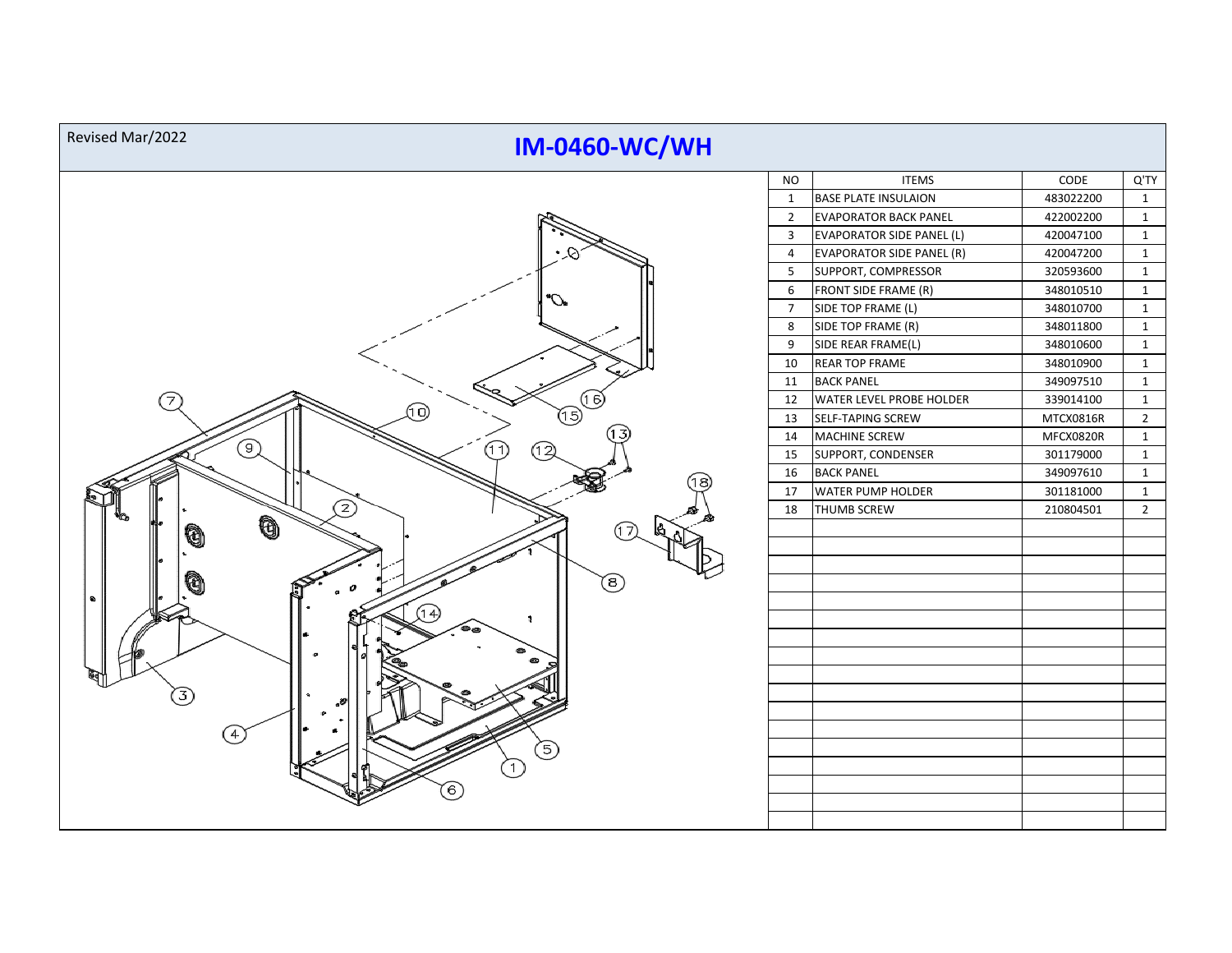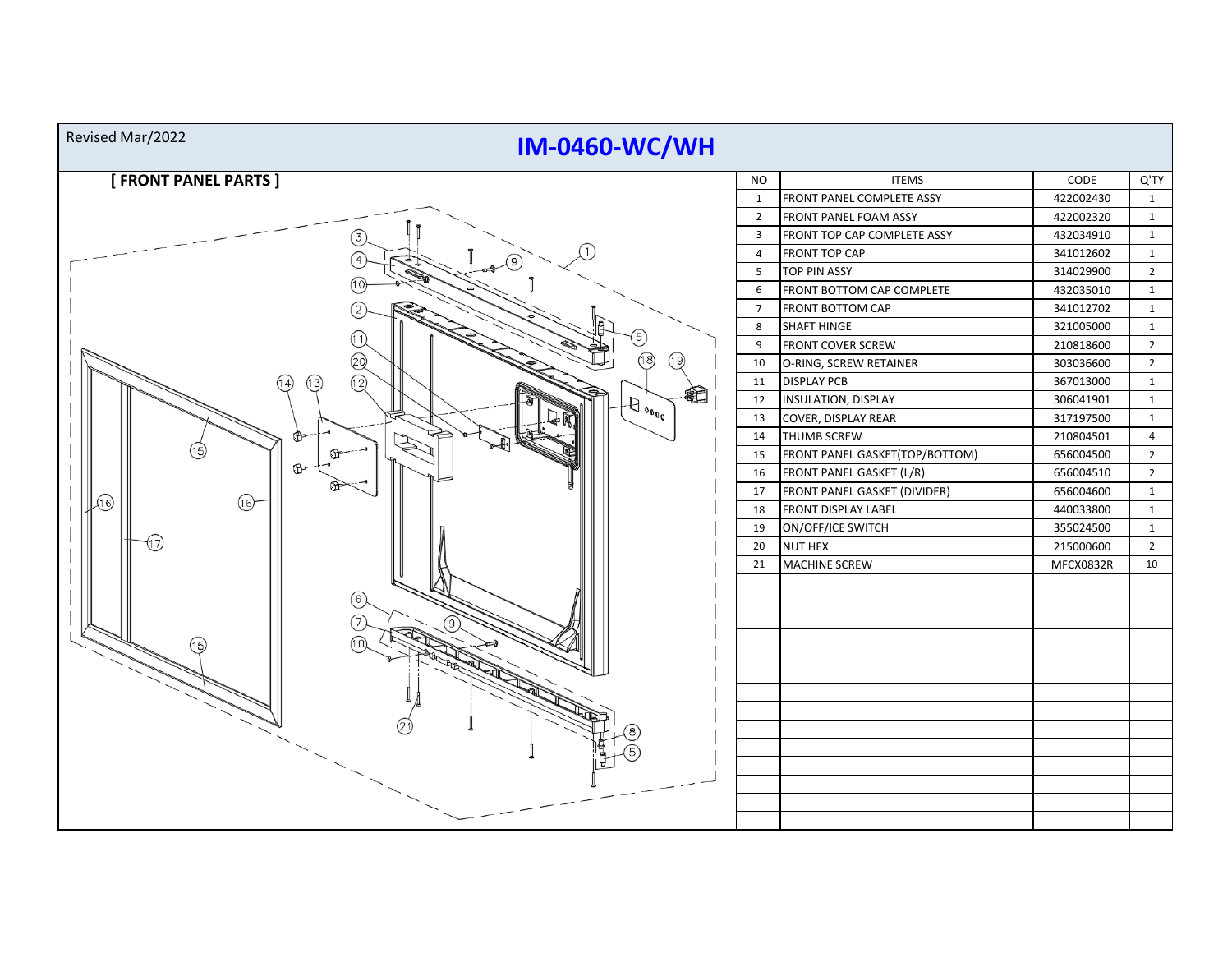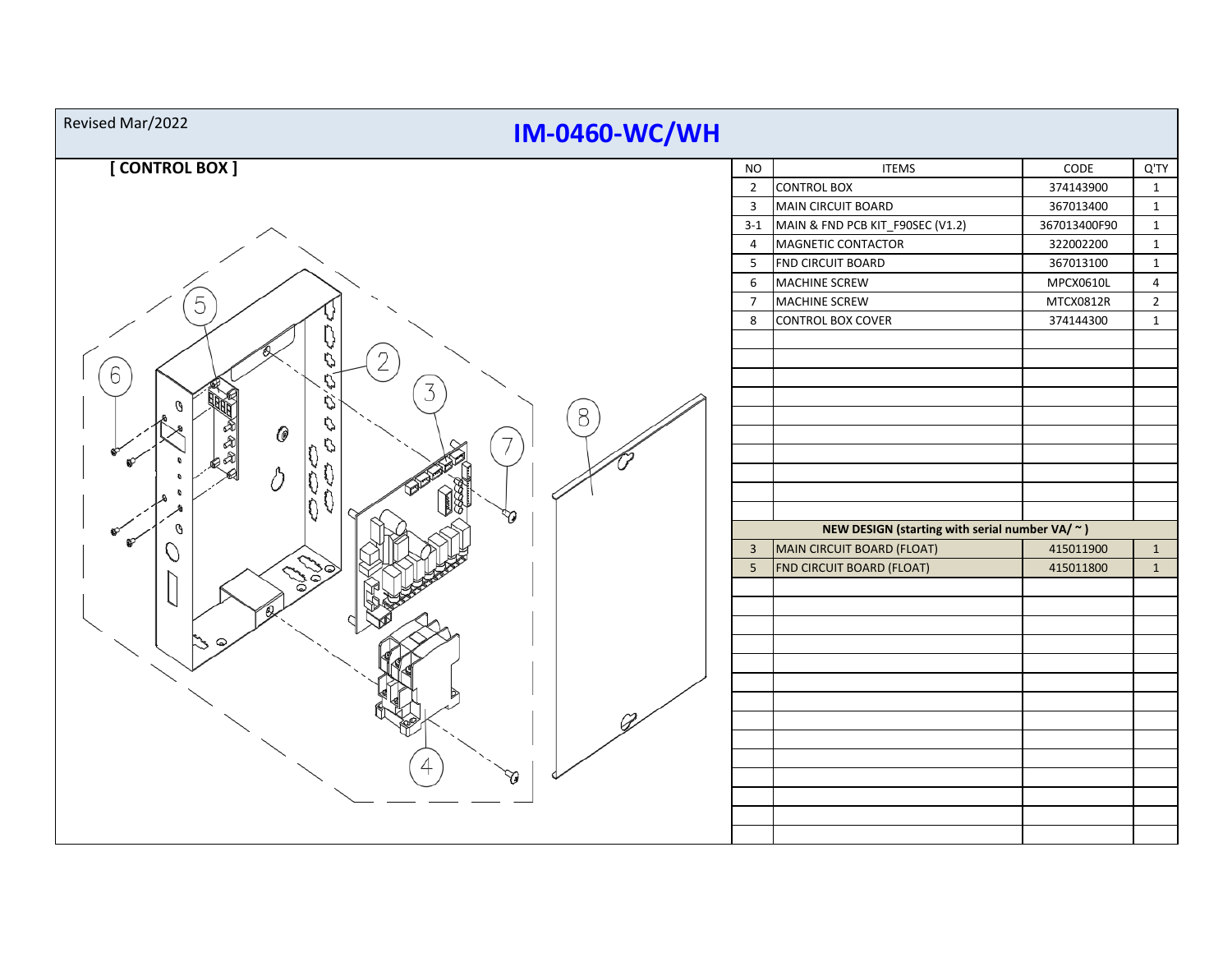| Revised June/2022<br><b>IM-0460-WC/WH</b> |                |                               |           |                |  |  |  |  |
|-------------------------------------------|----------------|-------------------------------|-----------|----------------|--|--|--|--|
| [WATER IN/OUT PARTS]                      | <b>NO</b>      | <b>ITEMS</b>                  | CODE      | Q'TY           |  |  |  |  |
|                                           | $\mathbf{1}$   | <b>WATER INLET VALVE ASSY</b> | 469003020 | $\mathbf{1}$   |  |  |  |  |
|                                           | $\overline{2}$ | <b>WATER INLET HOSE ASSY</b>  | 469002810 | $\mathbf{1}$   |  |  |  |  |
| 9                                         | $\overline{3}$ | STRAIGHT ADAPTOR (3/8")       | 398016500 | $\overline{2}$ |  |  |  |  |
| 12)                                       | $\overline{4}$ | WATER INLET VALVE             | 340027500 | $\mathbf{1}$   |  |  |  |  |
| ້8                                        | $\overline{5}$ | <b>BAND SPRING 17</b>         | 203003200 | $\mathbf{1}$   |  |  |  |  |
|                                           | 6              | <b>BRAIDED SILICONE HOSE</b>  | 229027800 | $\mathbf{1}$   |  |  |  |  |
| 6                                         | $\overline{7}$ | <b>BAND SPRING 17</b>         | 203003200 | $\mathbf{1}$   |  |  |  |  |
| 12)                                       | 8              | TUBE TO HOSE STEM             | 398014200 | $\overline{2}$ |  |  |  |  |
|                                           | 9              | <b>EQUAL ELBOW</b>            | 398012000 | $\mathbf{1}$   |  |  |  |  |
| (10)                                      | 10             | SUPPORT WATER INLET VALVE     | 301173610 | $\mathbf{1}$   |  |  |  |  |
| <b>RA</b><br>13<br>(8)                    | 11             | O-RING(AN110)                 | 303036400 | $\mathbf{1}$   |  |  |  |  |
| 3                                         | 12             | LOCKING CLIP 3/8"             | 224002000 | $\overline{5}$ |  |  |  |  |
| 12)                                       | 13             | MACHINE SCREW (M4x8)          | MTCX0816R | $\overline{2}$ |  |  |  |  |
|                                           | 14             | MACHINE SCREW (M4x8)          | MTCX0816R | $\overline{4}$ |  |  |  |  |
|                                           | 15             | DRAIN SOCKET (NPT 3/4" - ø20) | 215013400 | $\mathbf{1}$   |  |  |  |  |
|                                           | 16             | WATER INLET SOCKET (3/8" NPT) | 215018700 | $\mathbf{1}$   |  |  |  |  |
|                                           | $17\,$         | WATER IN-OUT BRACKET          | N/A       |                |  |  |  |  |
| 18)                                       | 18             | <b>STEM ELBOW</b>             | 398013801 | $\overline{2}$ |  |  |  |  |
|                                           | 19             | PE TUBE (OD 3/8")             | 229013500 | $\mathbf{1}$   |  |  |  |  |
|                                           | 20             | PIPE INSULATION (ID 10, t5)   | 306009000 | $\mathbf{1}$   |  |  |  |  |
| (19)                                      |                |                               |           |                |  |  |  |  |
|                                           |                |                               |           |                |  |  |  |  |
|                                           |                |                               |           |                |  |  |  |  |
|                                           |                |                               |           |                |  |  |  |  |
| 5.                                        |                |                               |           |                |  |  |  |  |
|                                           |                |                               |           |                |  |  |  |  |
| (18)                                      |                |                               |           |                |  |  |  |  |
|                                           |                |                               |           |                |  |  |  |  |
|                                           |                |                               |           |                |  |  |  |  |
|                                           |                |                               |           |                |  |  |  |  |
| 6)                                        |                |                               |           |                |  |  |  |  |
| $\overline{4}$                            |                |                               |           |                |  |  |  |  |
|                                           |                |                               |           |                |  |  |  |  |
|                                           |                |                               |           |                |  |  |  |  |
|                                           |                |                               |           |                |  |  |  |  |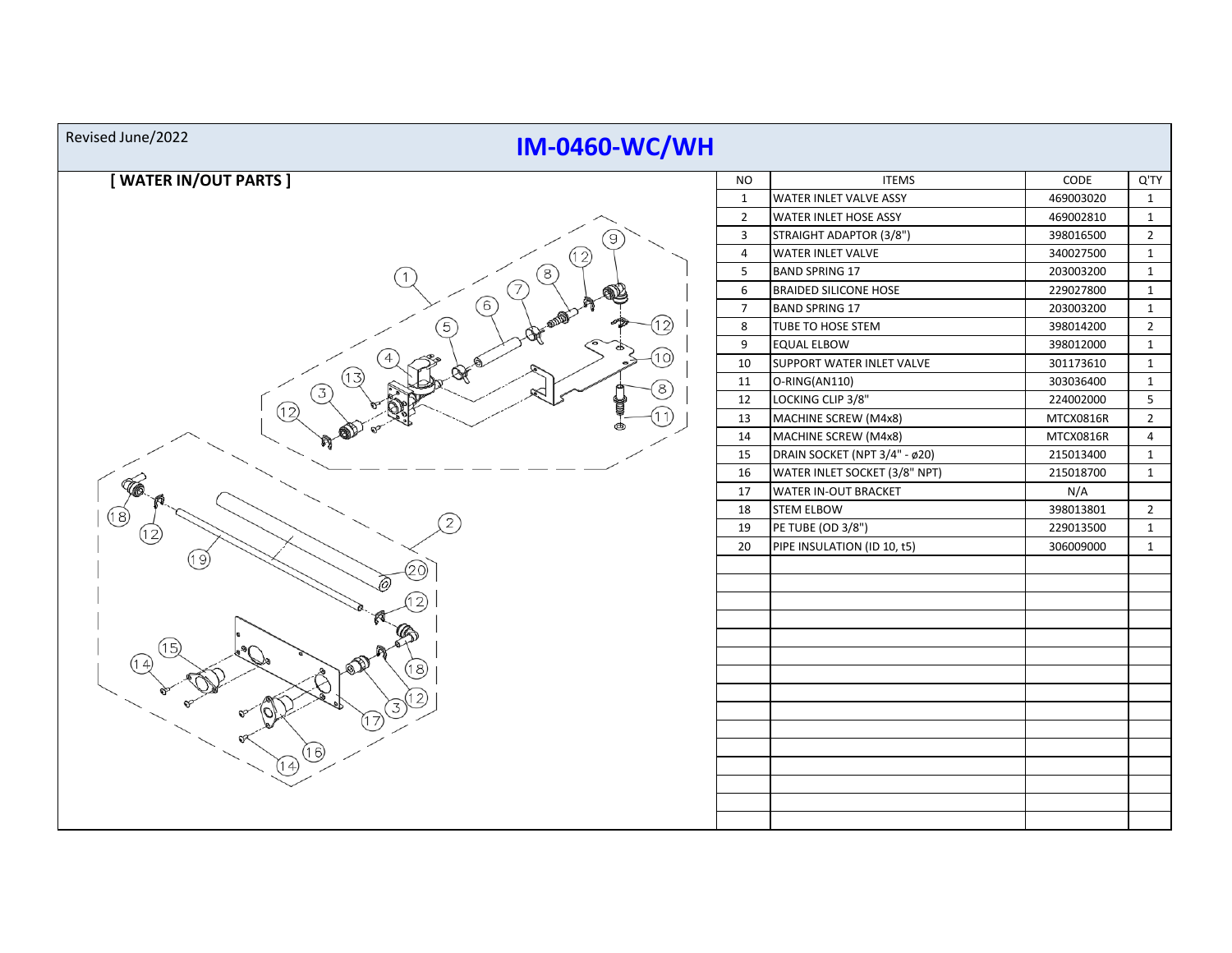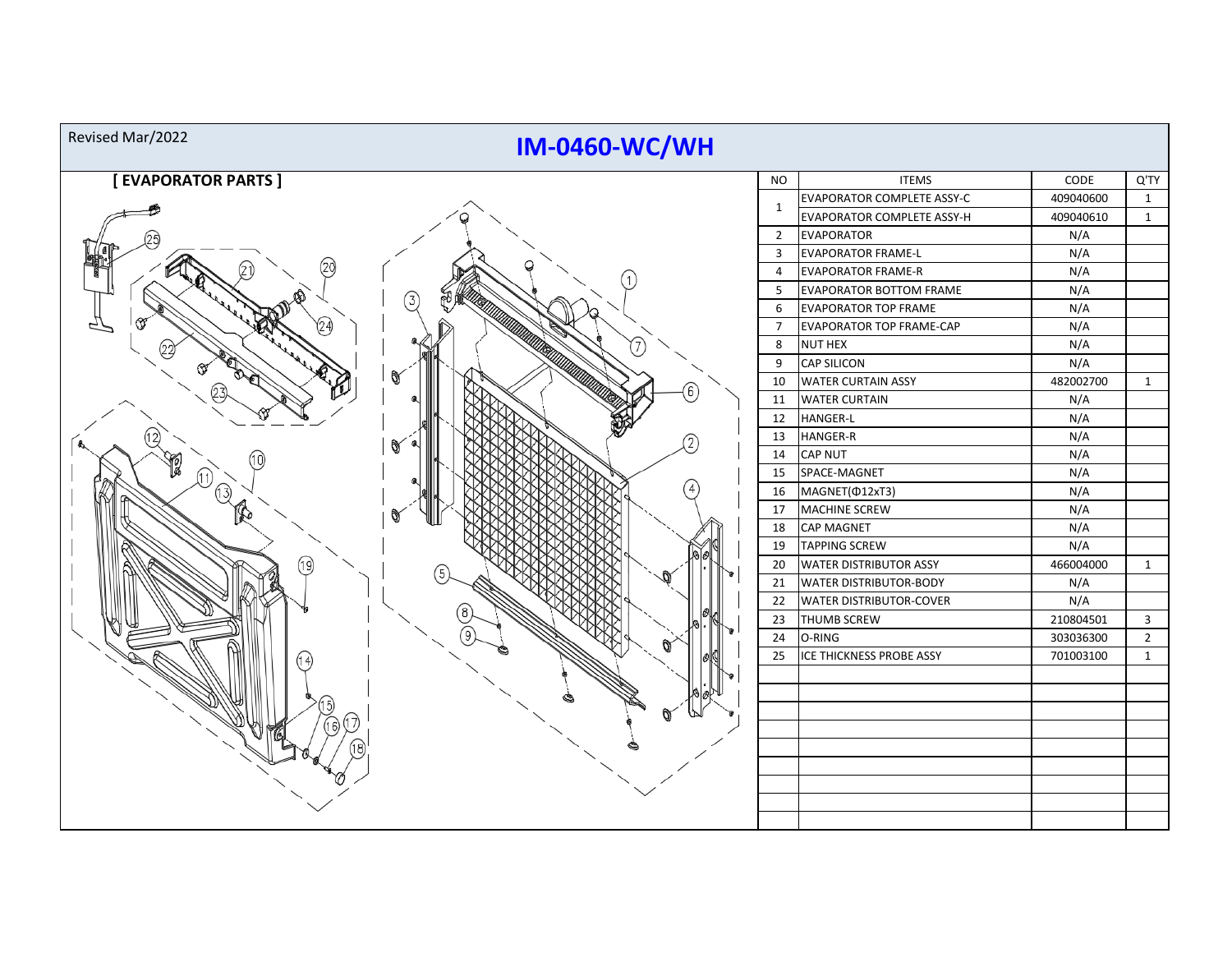| Revised Mar/2022<br><b>IM-0460-WC/WH</b>            |                                                    |                                                |                                       |           |              |  |  |  |  |
|-----------------------------------------------------|----------------------------------------------------|------------------------------------------------|---------------------------------------|-----------|--------------|--|--|--|--|
| [WATER TROUGH PARTS]                                |                                                    | <b>NO</b>                                      | <b>ITEMS</b>                          | CODE      | Q'TY         |  |  |  |  |
|                                                     |                                                    |                                                | 1   WATER PUMP COMPLETE ASSY          | #2~8      | $\mathbf{1}$ |  |  |  |  |
|                                                     |                                                    |                                                | 2 PUMP MOTOR                          | 406025020 | $\mathbf{1}$ |  |  |  |  |
|                                                     |                                                    |                                                | 3 PACKING ORIFFICE (Ф9)               | N/A       |              |  |  |  |  |
|                                                     |                                                    | $\overline{4}$                                 | CONNECTING HOSE                       | N/A       |              |  |  |  |  |
|                                                     |                                                    | 5                                              | <b>BAND HOSE 40</b>                   | 203001400 | $\mathbf{1}$ |  |  |  |  |
| 10)                                                 |                                                    | 6                                              | <b>PVC PIPE</b>                       | 229032000 | $\mathbf{1}$ |  |  |  |  |
|                                                     |                                                    | $7^{\circ}$                                    | CLAMP, HOSE                           | 229026600 | $\mathbf{1}$ |  |  |  |  |
|                                                     |                                                    | 8                                              | <b>BAND SPRING 21</b>                 | 203003300 | $\mathbf{1}$ |  |  |  |  |
|                                                     |                                                    | 9                                              | <b>INSULATION PUMP TO DISTRIBUTOR</b> | 306042000 | $\mathbf{1}$ |  |  |  |  |
|                                                     |                                                    |                                                | 10 INSULATION PUMP TO DRAIN           | 306042100 | $\mathbf{1}$ |  |  |  |  |
| B                                                   |                                                    |                                                | 11 WATER LEVEL PROBE COMPLETE ASSY    | 701003210 | $\mathbf{1}$ |  |  |  |  |
|                                                     |                                                    |                                                | 12 WATER TROUGH                       | 339013400 | $\mathbf{1}$ |  |  |  |  |
|                                                     |                                                    |                                                |                                       |           |              |  |  |  |  |
|                                                     |                                                    |                                                |                                       |           |              |  |  |  |  |
|                                                     | - 2                                                |                                                |                                       |           |              |  |  |  |  |
|                                                     |                                                    |                                                |                                       |           |              |  |  |  |  |
|                                                     |                                                    |                                                |                                       |           |              |  |  |  |  |
|                                                     |                                                    |                                                |                                       |           |              |  |  |  |  |
|                                                     |                                                    |                                                |                                       |           |              |  |  |  |  |
|                                                     |                                                    | NEW DESIGN (starting with serial number VA/ ~) |                                       |           |              |  |  |  |  |
| (12)                                                |                                                    |                                                | 11-1 WATER LEVEL FLOAT SWITCH         | 701003900 | $\mathbf{1}$ |  |  |  |  |
|                                                     |                                                    |                                                |                                       |           |              |  |  |  |  |
|                                                     |                                                    |                                                |                                       |           |              |  |  |  |  |
|                                                     |                                                    |                                                |                                       |           |              |  |  |  |  |
|                                                     |                                                    |                                                |                                       |           |              |  |  |  |  |
|                                                     |                                                    |                                                |                                       |           |              |  |  |  |  |
|                                                     |                                                    |                                                |                                       |           |              |  |  |  |  |
|                                                     |                                                    |                                                |                                       |           |              |  |  |  |  |
|                                                     |                                                    |                                                |                                       |           |              |  |  |  |  |
| X Please note that main control board and FND board |                                                    |                                                |                                       |           |              |  |  |  |  |
|                                                     | should be replaced to #415011900 and #415011800 to |                                                |                                       |           |              |  |  |  |  |
| machines that manufactured before Jan 2022.         | use WATER LEVEL FLOAT SWITCH (#701003900) for the  |                                                |                                       |           |              |  |  |  |  |
|                                                     |                                                    |                                                |                                       |           |              |  |  |  |  |
|                                                     |                                                    |                                                |                                       |           |              |  |  |  |  |
|                                                     |                                                    |                                                |                                       |           |              |  |  |  |  |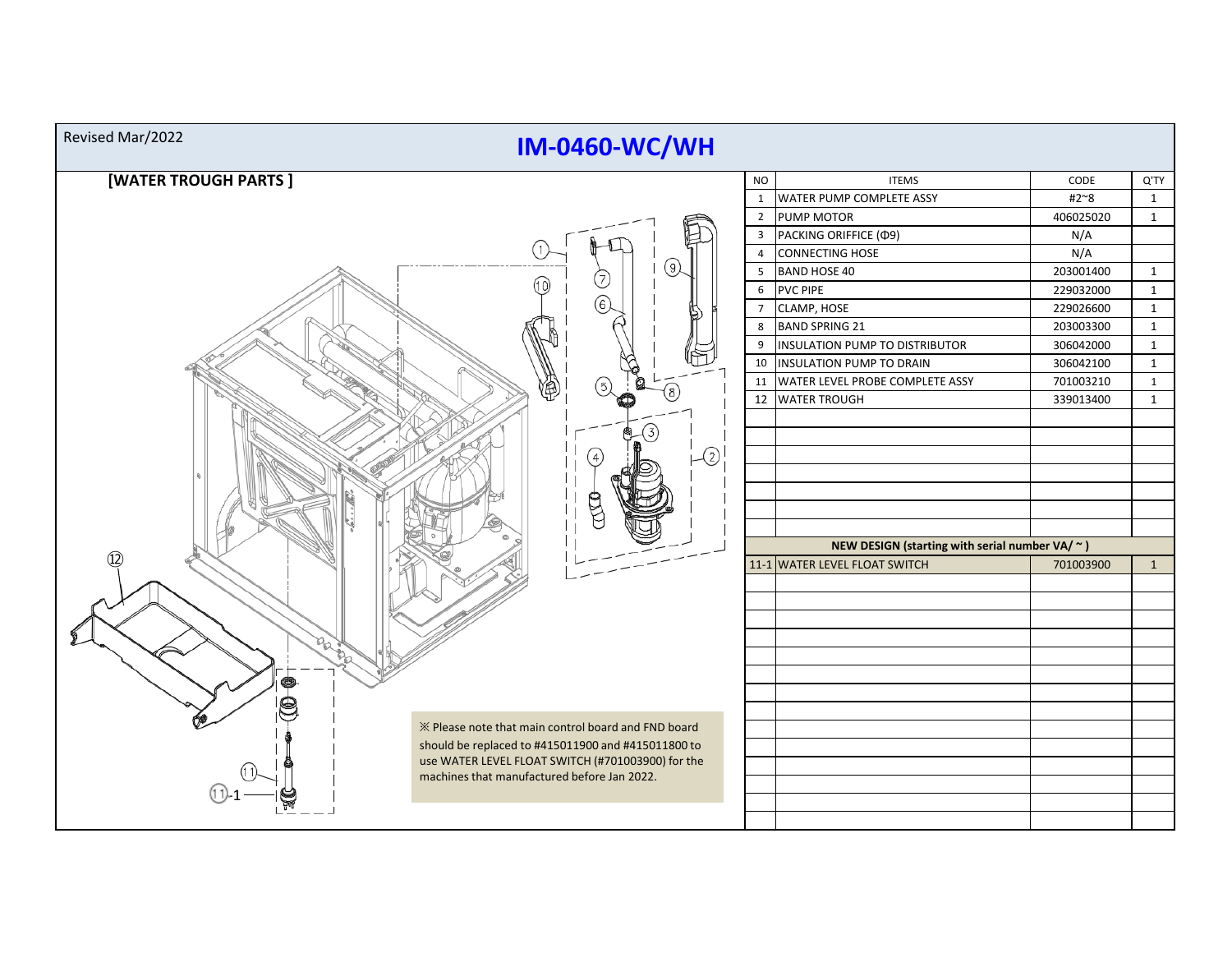